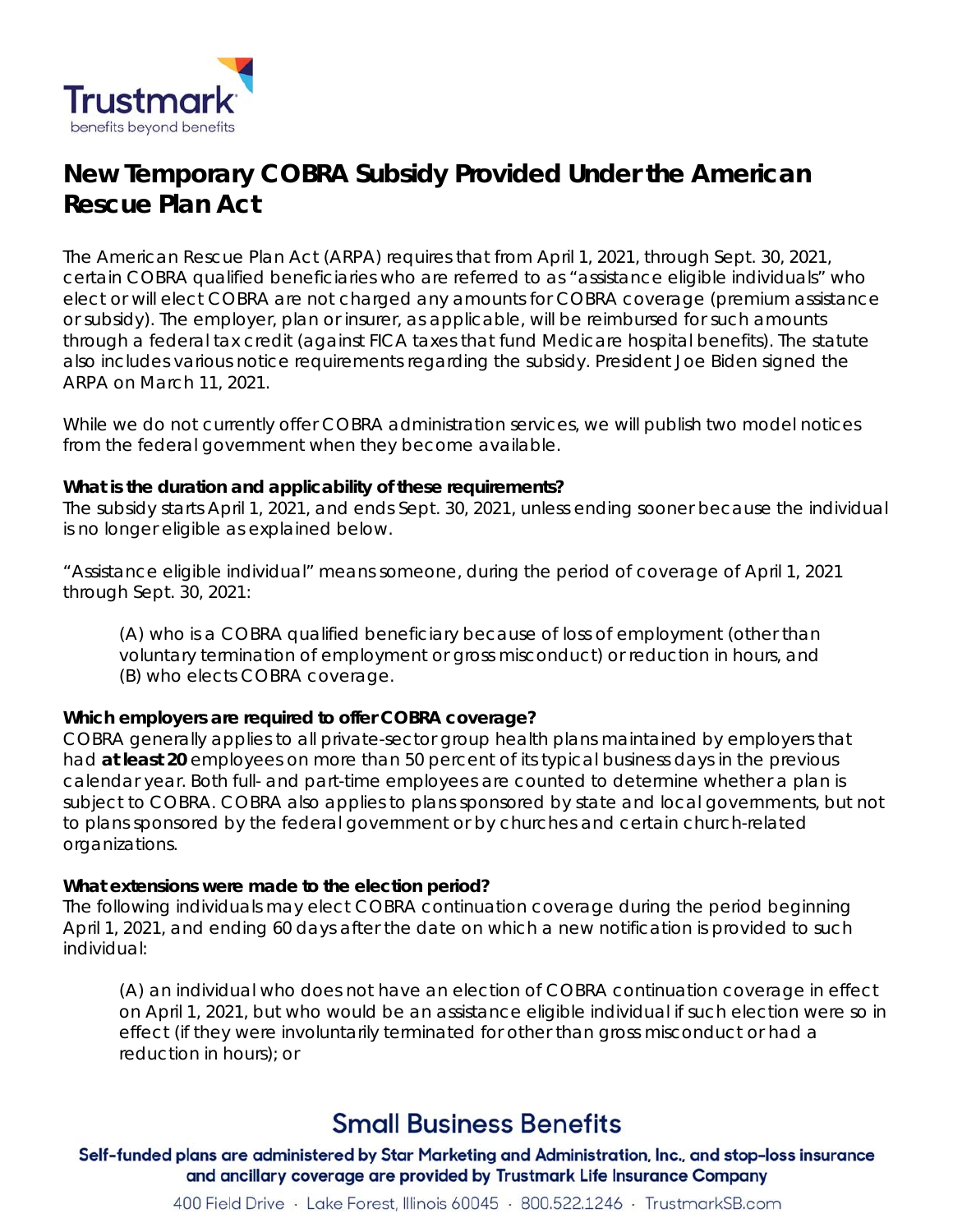April 1, 2021. (B) an individual who elected and discontinued COBRA continuation coverage before

# **When does COBRA continuation coverage begin?**

 period begins April 1, 2021, and lasts as long as it normally would. Any COBRA continuation coverage elected by a qualified beneficiary during an extended election

## **What is included in the notice of premium assistance?**

 COBRA notices have to include an additional written notification within 60 days of April 1, 2021, (May 31, 2021) to the recipient in clear and understandable language of:

(A) the availability of premium assistance;

(B) the option to enroll in different coverage if the employer permits assistance eligible individuals to elect enrollment in different coverage;

(C) the forms necessary for establishing eligibility for premium assistance;

(D) the name, address and telephone number necessary to contact the plan administrator/COBRA administrator and any other person maintaining relevant information in connection with such premium assistance;

(E) a description of the extended election period;

(F) a description of the obligation of the qualified beneficiary to notify when becoming eligible for other group health coverage or Medicare and the penalty for failing to notify; (G) a description, displayed in a prominent manner, of the qualified beneficiary's right to a subsidized premium and any conditions on entitlement to the subsidized premium; and (H) a description of the option of the qualified beneficiary to enroll in different coverage if the employer permits such beneficiary to elect to enroll in such different coverage.

 document with the existing notice forms. Not later than 30 days after the date of enactment of the law, regulators must issue model notification content. The above additional notification may be included in existing notice forms or in a separate

 Sept. 30, 2021. Alternatively, Jeff can elect COBRA coverage retroactive to Oct. 1, 2020, in accordance with the federal guidance extending the deadlines for electing COBRA. **Example:** Jeff was laid off on Oct. 1, 2020. Because of the federal guidance issued by the former administration that extended the deadlines for electing COBRA, Jeff will still be eligible to elect COBRA. Jeff can choose to elect COBRA starting, for example, April 1, 2021, and he can access the COBRA subsidy that will pay for all of his COBRA premiums through However, the COBRA subsidies do not apply until April 1, 2021, through Sept. 20, 2021, during which time Jeff will not have to pay for COBRA premiums.

## **What election changes are permitted by employers?**

 is different than coverage under the plan in which such individual was enrolled at the time of the Subject to the requirements below, any assistance eligible individual who is enrolled in a group health plan offered by a plan sponsor may, not later than 90 days after the date of notice of the plan enrollment option, elect to enroll in coverage under a plan offered by such plan sponsor that qualifying event, because of loss of employment (other than voluntary termination of employment or gross misconduct) or reduction in hours.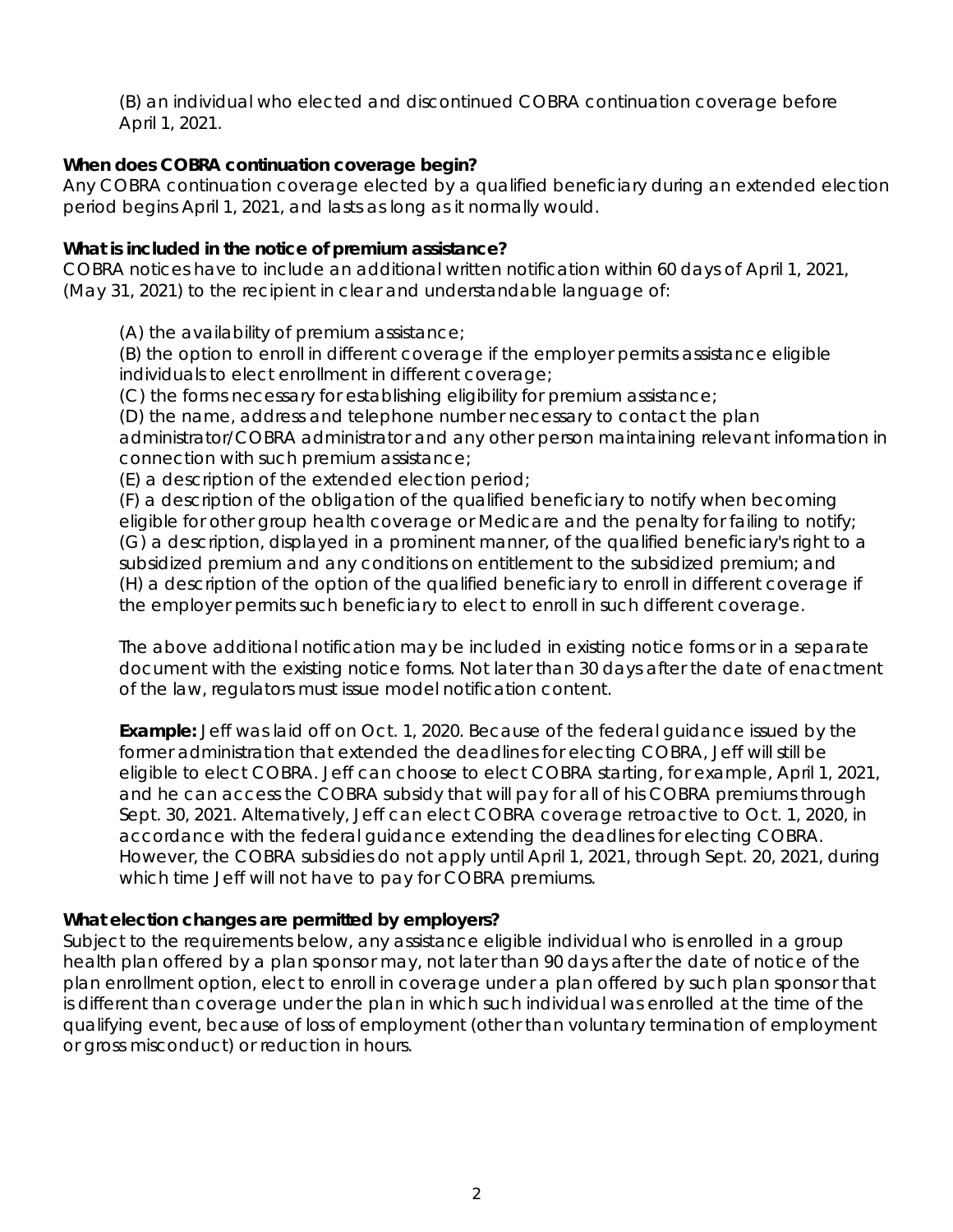# **What are the requirements for an eligible individual to enroll in different coverage?**

 Any assistance eligible individual may elect to enroll in different coverage as described above only if:

- I. the employer will permit such assistance eligible individual to enroll in different coverage;
- II. the premium for such different coverage does not exceed the premium for coverage in which such individual was enrolled at the time such qualifying event occurred;
- III. the different coverage in which the individual elects to enroll is coverage that is also offered to similarly situated active employees of the employer at the time at which such election is made; and
- IV. the different coverage in which the individual elects to enroll is not providing only excepted benefits, a qualified small employer HRA or an FSA.

# **What is a notice of expiration of period of premium assistance?**

understandable language to the assistance eligible individual: During the 45 to 15 days before the expiration of premium assistance (Aug. 16, 2021 - Sept. 15, 2021), the plan administrator/COBRA administrator must provide a written notice in clear and

(A) that the premium assistance for that individual will expire soon, with the expiration date prominently displayed; and

- (B) that the individual may be eligible for coverage without any premium assistance through: 1. COBRA continuation coverage; or
	-
	- 2. coverage under a group health plan.

an individual is eligible for coverage under any other group health plan or Medicare. However, no notice of premium assistance expiration is required when coverage is ending because

 45 days after enactment of the law. Federal regulators must issue a model notice of the expiration of premium assistance no later than

## **What happens if someone overpays for COBRA?**

 made the premium payment. Any assistance eligible individual who pays COBRA premium in error and is otherwise subject to the premium relief must be reimbursed not later than 60 days after the date on which such individual

## **What is the tax credit?**

 to the premiums not paid by assistance eligible individuals for such coverage. The "person to whom premiums are payable" (as defined below) for continuation coverage is allowed a credit against the tax imposed by section 3111(b) of the IRC (the FICA tax that funds Medicare hospital benefits), or so much of the taxes imposed under section 3221(a) as are attributable to the rate in effect under section 3111(b), for each calendar quarter an amount equal

## **Who is a person to whom premiums are payable?**

(A) The plan, if a multi-employer plan;

 subject to the COBRA continuation provisions contained in the Internal Revenue Code, ERISA (B) the employer maintaining the plan, if a single employer group health plan which is or the Public Health Service Act, or under which some or all of the coverage is not provided by insurance; and

(C) the insurer, in the case of any group health plan not described in paragraph (A) or (B).